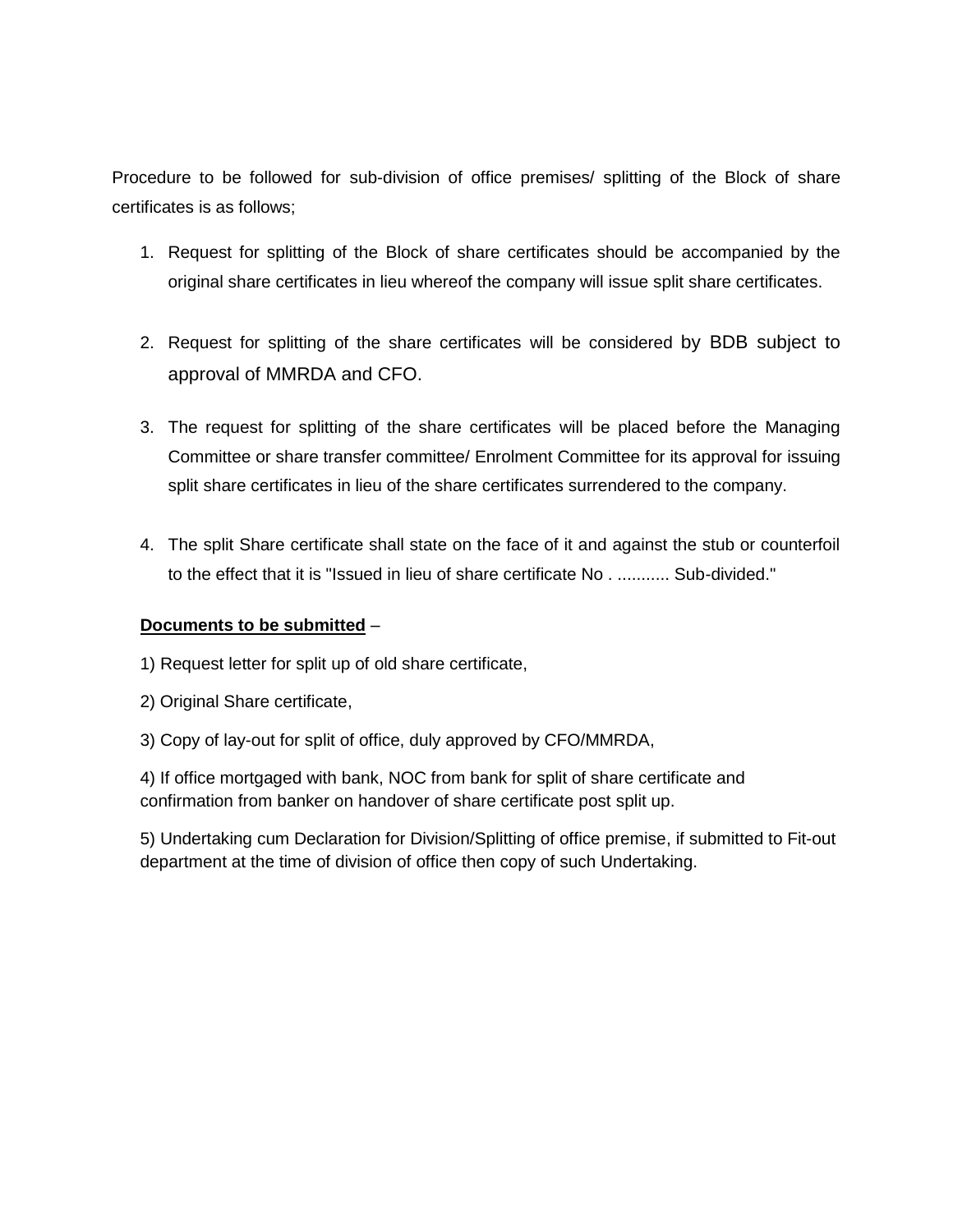## **Undertaking cum Declaration for Division/Splitting of office premise**

## **(To be executed before proceeding with the interior work on Stamp Paper of Rs.300/- and signed before a Notary)**

| $1/$ We, |                    |             |       |                  |      |                            |    | (Name of Authorised |    |
|----------|--------------------|-------------|-------|------------------|------|----------------------------|----|---------------------|----|
|          | Representative/s), |             |       | (Designation) of |      | (Name of the Member of BDB |    |                     |    |
| i.e      | Company/           | Partnership | Firm/ | Proprietorship/  | HUF/ | having                     | mv | office              | at |
|          |                    |             |       |                  |      |                            |    | do                  |    |

hereby declare and undertake as follows:

- 1. I/ We am/ are the member/ s of BDB holding \_\_\_\_\_\_\_\_\_\_\_ shares bearing distinctive numbers from \_\_\_\_\_\_\_\_\_\_ to \_\_\_\_\_\_\_\_\_ (both Inclusive) comprised in the Share Certificate No.\_\_\_\_\_\_\_\_\_\_\_ of BDB (hereinafter referred to as the "**Block of Shares**"). As such, I/ we have been allotted, and are entitled to occupy, use, possess and enjoy, the Premises bearing no. \_\_\_\_\_\_\_\_\_\_\_ admeasuring \_\_\_\_\_\_\_\_\_\_\_\_ Sq. Ft. built up situated at Bharat Diamond Bourse Complex (**BDB**), G – Block, Bandra-Kurla Complex, Bandra (East), Mumbai – 400 051 (herein after referred to as **"the said Office Premises"**).
- 2. I/ We have requested BDB to divide/split up my Office Premises for bonafide use of the premise as per the terms and conditions of BDB.
- 3. I/ We have perused the Memorandum and Articles of Association of BDB and shall, at all times, abide by, and comply with, all the terms, conditions, provisions and obligations as stated therein or any further amendments in the same.
- 4. I/ We have read and understood the rules and regulations of BDB stating the modalities/conditions to be followed for division of office premise. I/We agree to comply with all the modalities, rules and regulations laid down and any such further modalities, conditions, rules and regulations as BDB may specify from time to time.
- 5. I/ We shall be responsible for all the work done in the said Office Premises and shall not cause any inconvenience to BDB/ its staff or other members/ allottees and other offices in the complex in any manner.
- 6. I/ We hereby undertake and ensure that all due precautions and care shall be taken while carrying out the division of office premise and that no damage/ injury is caused to the property/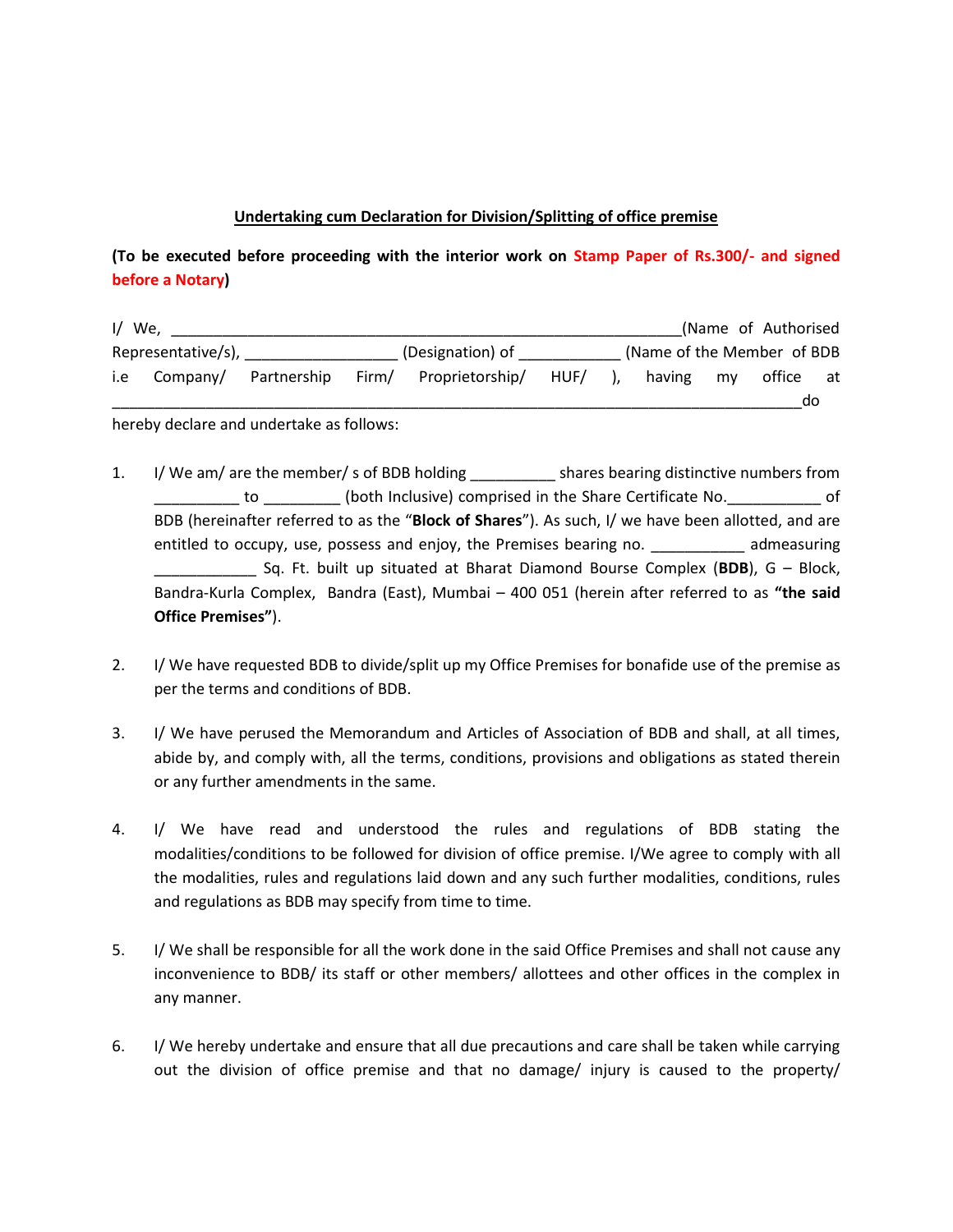structures/ offices/ premises of BDB/ any members/ third party, in the course of carrying out the said work.

- 7. I/ We hereby declare that the division of the Office Premises is subject to the following terms and conditions and I/We hereby undertake to abide by the same:
	- a) Office layout plan should match with the area allotted to member by BDB.
	- b) **The criteria/pattern for split-up of premises are subject to confirmation from the Fit-out department and availability of maximum number of units which can be split-up after considering the existing utility services such as Electrical, HVAC and Plumbing. The number of the splits/divisions that are permissible are as under:**

| <b>Sr. No.</b> | <b>Built-up area of office premises</b> | <b>Number of split permissible</b>  |
|----------------|-----------------------------------------|-------------------------------------|
|                | Below 1000 sq.ft.                       | No split is permissible             |
|                | 1001-2000 sq.ft.                        | One split minimum of 300 sq.ft.     |
| З              | 2001-5000 sq.ft.                        | Two splits minimum of 500 sq.ft.    |
| 4              | 5001-10000 sq.ft.                       | Three splits minimum of 1000 sq.ft. |
|                | Above 10000 sq.ft.                      | Four splits minimum of 1000 sq.ft.  |

- c) Split / Division will be allowed only if the division falls in line of the window mullion and not on the glass façade. In case if division does not fall in line of the window mullion and difference of mullion level from window line is up to 3 ft. from window, division may be allowed by providing offset subject to the design for the same being approved.
- d) New separate energy meter and HVAC monitoring system is to be installed in the new divided area where ever possible solely and exclusively at my/our costs and expense.
- e) Offices that have been split cannot be provided with plumbing facility unless plumbing shaft is or adjacent to the said divided/split premises
- f) Sub-division shall be allowed to old existing properties not in line with approved lines (properties existing before MMRDA approved lines finalized) as far as mullions are concerned.
- g) Sub-division shall be by a 100mm brick wall with tie rods at every 1000 mm ht intervals with 150mm patli or linter inserted at 2400mm ht / 150mm hollow siporex wall with 150mm patli or linter inserted at 2400mm ht. **.**
- h) Entrance of new sub-divided premises should not be placed opposite the entrance of an existing office on the opposite side. However in the event the division cannot take effect without the entrance of the new divided premises being opposite the entrance of an existing office on the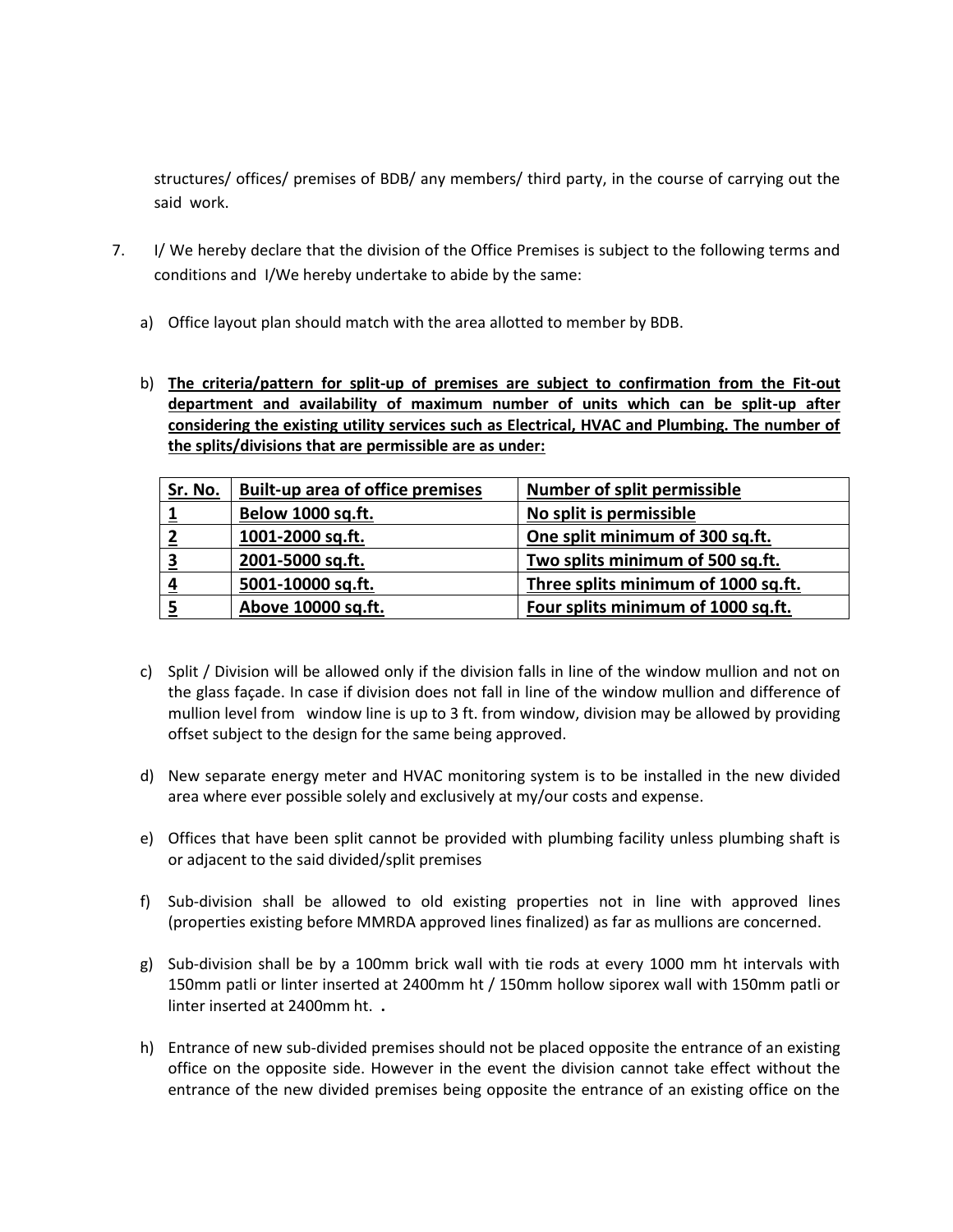opposite side, then BDB may consider granting approval without any commitment depending on the feasibility study, site conditions and mutual agreement between BDB and us. In the event as per the approved plans of sub-division passage is required after divisions of offices, then common passage of minimum 900mm clear width should be maintained.

- i) Division shall be subject a to necessary permissions of MMRDA / BMC / CFO / PWD (power department)/such other authorities as may be required The entire cost, charges and expenses for the same will be paid by me/us in advance to BDB or to their consultant. Further, in case permissions are not given by statutory authorities including MMRDA / BMC / CFO / PWD or any other regulatory authority, I/we shall not hold BDB or its managing committee or consultants/employees of BDB responsible for the same.
- j) All work of division will be carried out by me/us under supervision of engineering team of BDB and all work carried out outside my premises i.e. common areas, lift lobby, plumbing shaft etc. shall be carried out solely and exclusively by BDB at my/our costs and expenses. I undertake to pay without any objections the cost of all the additional items and works carried out by BDB. I hereby undertake not to question/challenge or raise any claim with respect to the cost and expenses claimed by BDB for the work carried out by them. In the event I do raise any dispute/claim then the same shall constitute a breach of this Undertaking. I undertake to pay a fee of Rupees Fifteen Thousand to BDB to carry out feasibility report for division / split of my/our office. I agree that once the sub division of my/our office is approved by all the concerned authorities /persons, I am liable to deposit an interest free Security Deposit with BDB for the work to be carried out for division. The refund of interest free Security Deposit will be subject to deductions if any in respect of damages/violations of any rules, regulations, NOC etc. caused by me/us while carrying out the division/split of my/or office. Equipment's & gadgets i.e. energy meters etc. used on behalf of unit holder will be BDB's property and unit holder will not have any claim at any time.
- k) Permission for Installation of additional Plumbing line (Feed / Drain / Sewage) will be granted after the plumbing department or plumbing consultant carry out their feasibility study considering availability of Shaft / Soil line / drain line & supply (Feed) line etc.
- l) Group offices that propose division by way of permanent walls, in different names and effecting in smaller office areas and different titles along MMRDA approved division lines will only be permitted subject to confirmation of compliance of (i) all conditions of MMRDA (ii) original criteria for maximum square feet area & (iii) any other technical criteria as may be specified.
- m) Any division by owner for partial use and partial lease, sale or mortgage in large office into two or more units will compulsory require information to MMRDA & that information and acceptance will be given by MMRDA only on receipt of CFO permission for such divisions & acceptance of same by the MMRDA T & CP division. Single company ownership of large office to be sub divided by way of permanent walls: sub- division by owner for partial use and partiallease, sale or mortgage not along the MMRDA approved division lines, will require approval from MMRDA & acceptance of the same by MMRDA. The division by permanent wall will be subject to Chief Fire Officer (CFO) approval for change in plan and subsequent approval by MMRDA.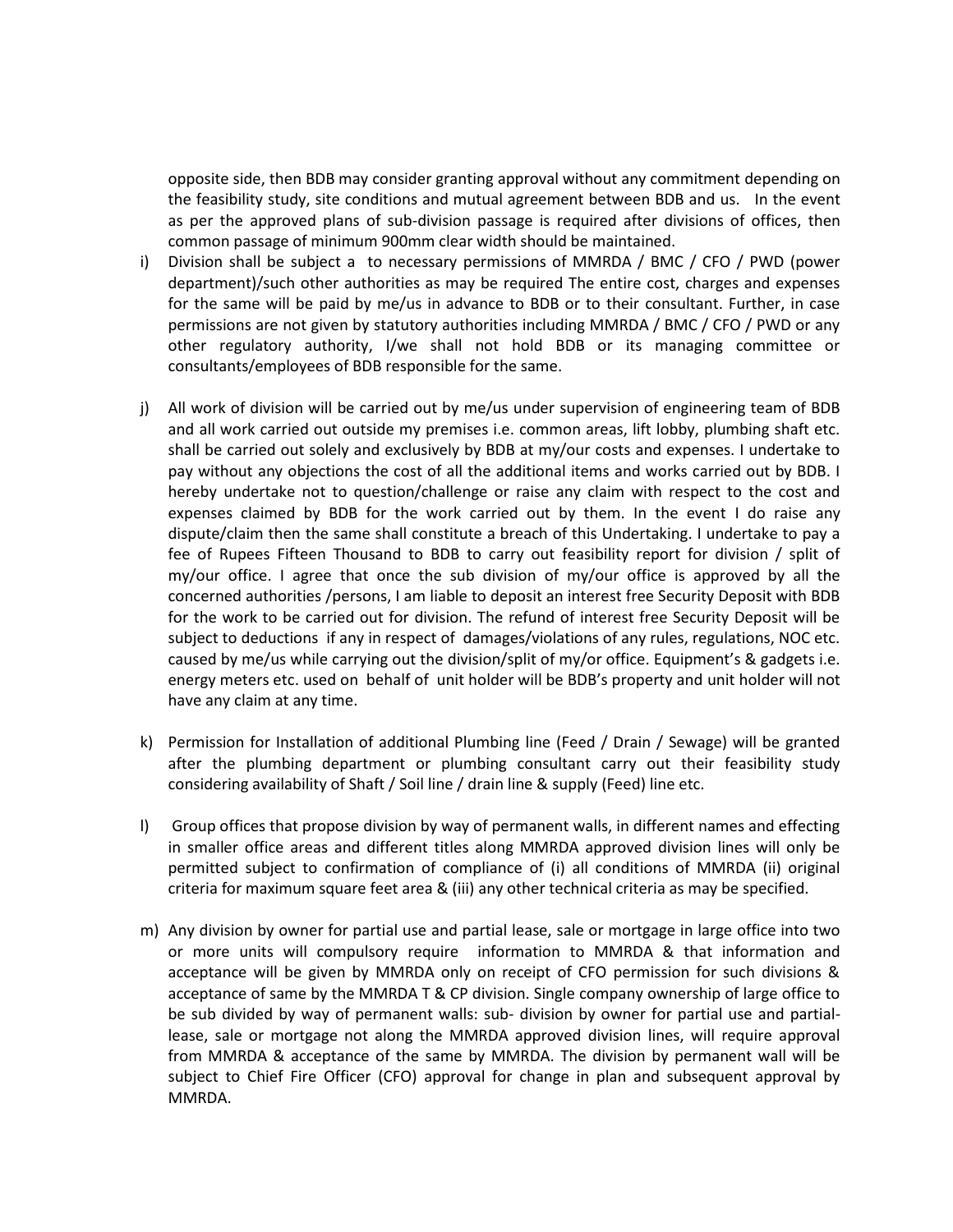- n) Office Premises having a built up area upto 1000 sq.ft and a strong room are not eligible for division/split of the Premises.
- o) In cases, after splitting/dividing of offices and it has more than 1000 sq. ft. built up area, and if they required a strong room it may be permitted subject to structural consultant's stability certificate
- p) Division is allowed subject to lowest multiple built up area as detailed below, subject to technical criteria and feasibility.

| <u>Sr. No.</u> | <b>Built-up area of office premises</b> | <b>Number of split permissible</b>  |
|----------------|-----------------------------------------|-------------------------------------|
|                | Below 1000 sq.ft.                       | No split is permissible             |
|                | 1001-2000 sq.ft.                        | One split minimum of 300 sq.ft.     |
| 3              | 2001-5000 sq.ft.                        | Two splits minimum of 500 sq.ft.    |
| 4              | 5001-10000 sq.ft.                       | Three splits minimum of 1000 sq.ft. |
|                | Above 10000 sq.ft.                      | Four splits minimum of 1000 sq.ft.  |

- q) Sub-division can be allowed for no. of entrances to each of the premises restricting the distance between the two entrances to minimum 750mm / 2.5 ft. with standard door size of 900mm . subject to original criteria for splitting of office and other technical rules
- r) Limitations on entrances to the new sub-divided premises depending on built-up areas. Approval will be given as per actual site condition on the basis of technical feasibility.
- s) Any member who has failed to comply with the above conditions / norms OR contravened the provisions contained in the Articles of Association of BDB OR the terms and conditions contained in Lease Deed dated March 31, 2010 (between MMRDA & BDB) will be liable for such action as may be decided by the Managing Committee. The decision of the Managing Committee in this regard shall be final and binding upon such member.
- t) The approval for allowing split / division of office is subject to clearance of all the dues at the time of application and finalization.
- u) In lieu of the existing Block of Shares, new Block of Share will be issued and allotted for the subdivided/ split areas. The holder of such Block of Shares shall, at all times, abide by, and comply with, the Articles of Association of the Company and any rules and regulations framed by the Managing Committee.
- 8. I undertake to permit the Managing Committee at all times to inspect the Office Premises while the division/split is being carried out. Should BDB be of the opinion that the work is not being carried out as per the rules, regulations, framework and conditions on which the permission was granted then BDB is entitled to immediately stop the work and show cause as to why the permission should not be revoked.